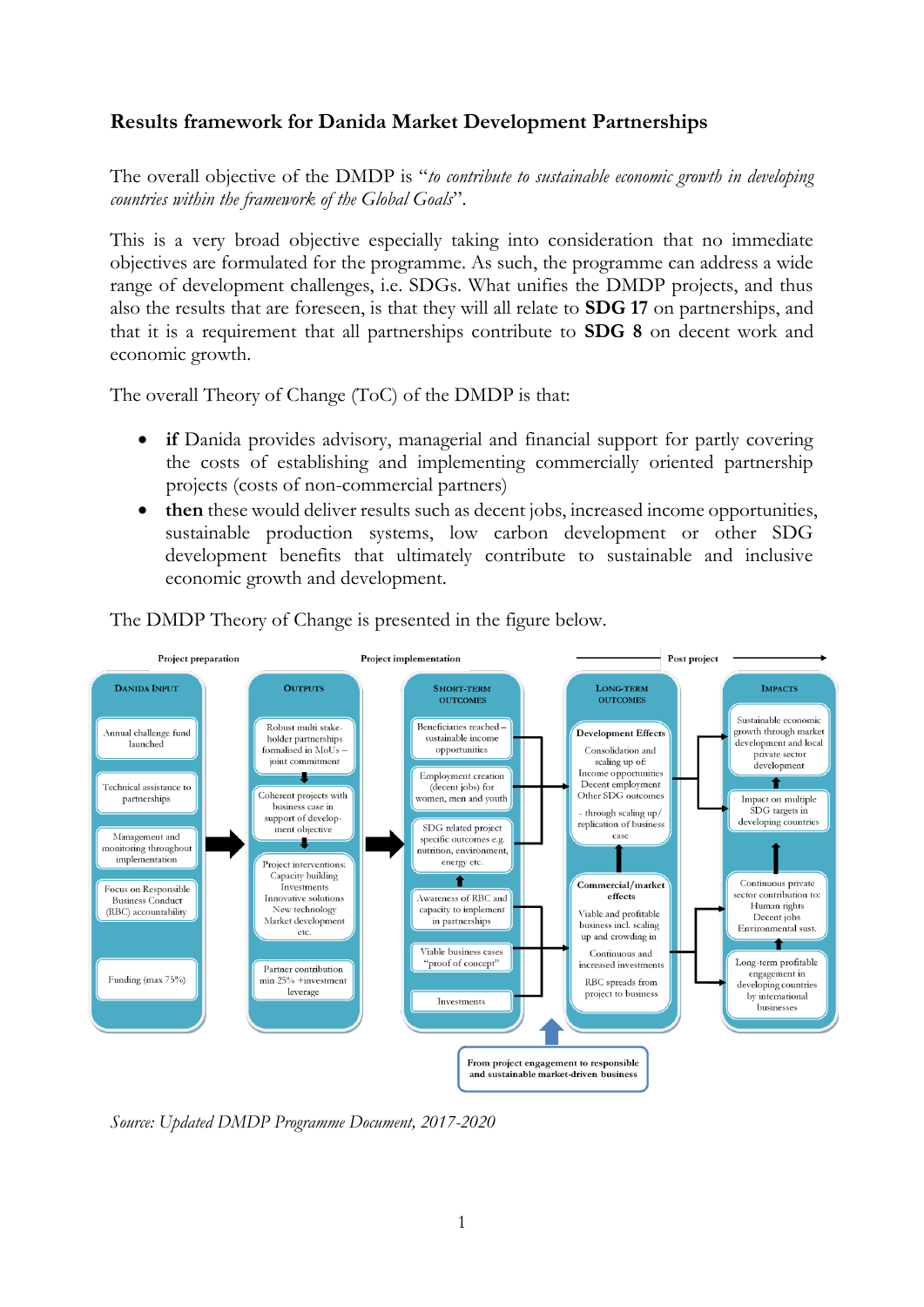## **DMDP results measurement**

DMDP has been established with two levels of results in the DMDP results framework – at the level of the individual projects and at the programme level, i.e. where results from the individual projects are aggregated to the programme level.

A results framework is developed for each individual DMDP project which is sufficiently solid to measure and document the achievements of the individual partnership. Data collection and monitoring is the responsibility of the partners in the individual partnership, typically the administrative partner.

At programme level, an overall DMDP results framework with five key indicators has been developed. This results framework aggregates and thus relies on data reported from the individual projects.

| <b>Programme title</b>        | Danida Market Development Partnerships                                                                                                                                                                                                                                                                                                                                                             |  |
|-------------------------------|----------------------------------------------------------------------------------------------------------------------------------------------------------------------------------------------------------------------------------------------------------------------------------------------------------------------------------------------------------------------------------------------------|--|
| Programme objective           | To contribute to sustainable economic growth in developing countries within<br>the framework of the Global Goals                                                                                                                                                                                                                                                                                   |  |
| Impact Indicator              | No impact indicators are defined.                                                                                                                                                                                                                                                                                                                                                                  |  |
| Baseline<br>Year              | NA                                                                                                                                                                                                                                                                                                                                                                                                 |  |
| Target<br>Year                | NA                                                                                                                                                                                                                                                                                                                                                                                                 |  |
| Outcome<br>Outcome indicators | Employment (decent jobs) for women, men and youth<br>1<br>No. of beneficiaries with increased income opportunities from<br>2<br>improved market linkages<br>3<br>Viability of the project's business case (long-term sustainability)<br>Awareness of responsible business conduct and capacity to work with<br>4<br>RBC in the partnership<br>Investment leverage (additional capital raised)<br>5 |  |
| Baseline<br>Year              | No baseline defined                                                                                                                                                                                                                                                                                                                                                                                |  |
| Target<br>Year                | No targets defined                                                                                                                                                                                                                                                                                                                                                                                 |  |

### The **five DMDP programme level indicators** are as follows:

#### **Indicator 1: Employment (decent jobs) for women, men and youth**

Number of full-time equivalent employees as per local definition working under the framework of the project. This includes directly hired individuals and individuals hired through third party agencies as long as those individuals provide on-site services related to the activities of the project. Also, this includes full-time equivalent worked by seasonal, contractual and part time employees. Part-time jobs are converted to full-time equivalent jobs on a pro rata basis, based on local definition (e.g., if working week equals 40 hours, a 24 hr/week job would be equal to 0.6 FTE job). Seasonal or short-term jobs are prorated on the basis of the portion of the reporting period that was worked (e.g., a full-time position for three months would be equal to a 0.25 FTE job if the reporting period is one year). If the information is not available, the rule-of-thumb is two part-time jobs equal a full-time job. Needs to be defined and agreed with each individual partnership.

Employment effect will be calculated based on three elements: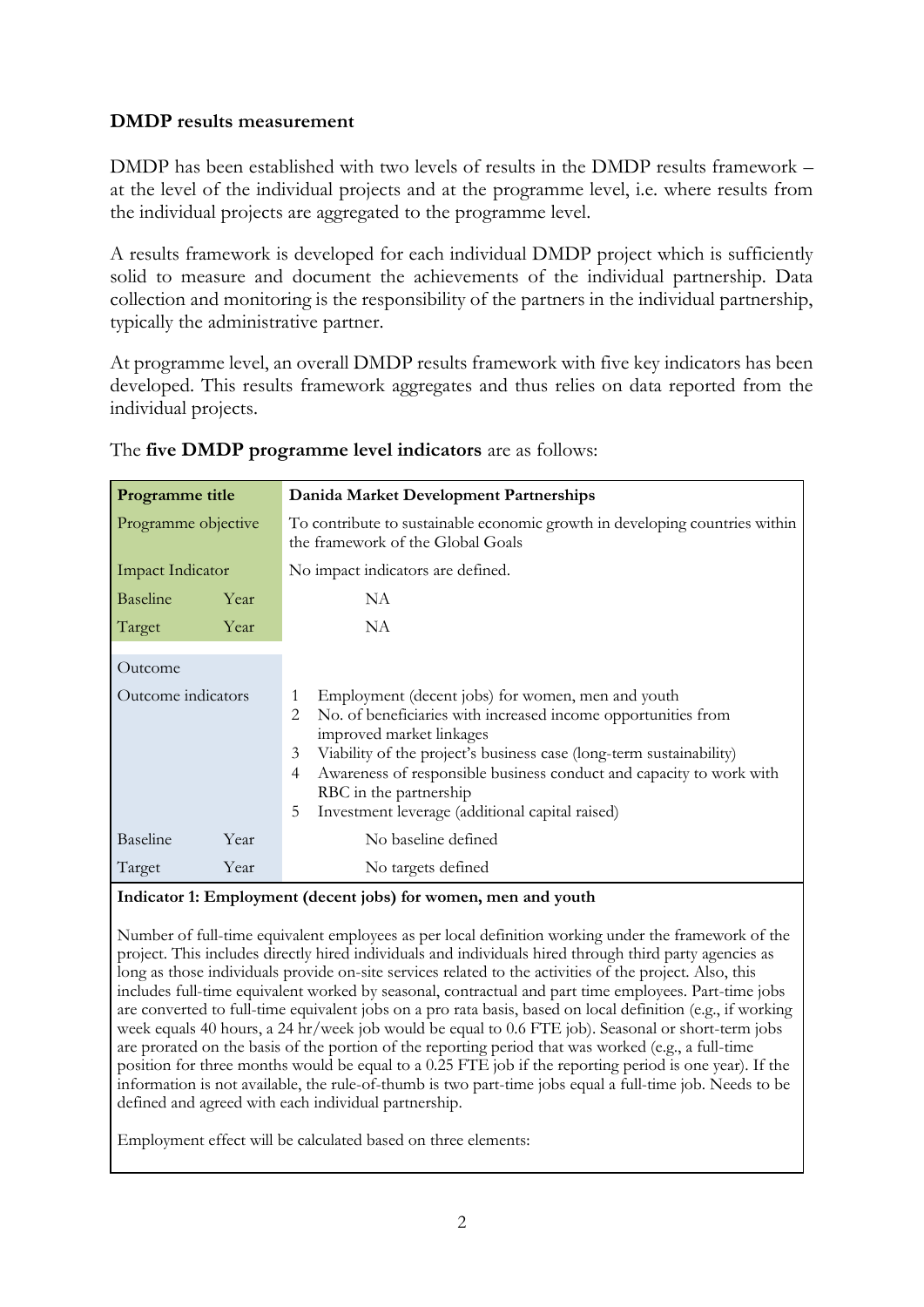- 1) Existing jobs maintained will be included. If a business has 10 employees when the project starts and 15 when the project ends, the 10 jobs will be counted as jobs maintained. Focus here will be on the degree to which the existing jobs have improved in quality.
- 2) New jobs will be included. If a business has 10 employees when the project starts and 15 jobs when the project ends, five jobs will be counted. This includes full time as well as the full time equivalent of part-time jobs (see above).
- 3) Temporary/seasonal jobs are to be counted. If 4 workers work three months each in a year, it will be counted as one full time position. The results framework will measure increase in use of temporary/seasonal jobs from year one to the year of the closure of the project.

Direct employment is a measure of DMDP contribution to SDG 1: No Poverty and SDG 8: Decent Work and Economic Growth.

Data must be dis-aggregated by gender and age (youth is defined as people below 25 years).

#### **Indicator 2: No. of beneficiaries with increased income opportunities from improved market linkages**

The aim of this indicator is to capture the direct and indirect benefits to a larger number of household enterprises/farmers. These benefits cannot be counted as formal jobs (indicator 1) but are none the less important.

It may not always be realistic or feasible to capture in detail the direct and/or indirect benefits (e.g. increase in income). The beneficiaries should have benefitted from improved income opportunities. The work with the first five partnerships will provide more insights on how to define these benefits more specifically and arrive at a realistic level in terms of expectation.

Beneficiaries reached is a measure of DMDP contribution to SDG 1: No Poverty and SDG 8: Decent Work and Economic Growth.

Data must be dis-aggregated by gender and age (youth is defined as people below 25 years).

### **Indicator 3: Viability of the project's business case (long-term sustainability)**

Commercial viability measures whether the DMDP projects have led to sustainable commercial activities in developing countries (not necessarily in the form originally envisaged, could be in another target area/country, with other partners etc but attribution to the support from DMDP should be clear).

Each partnership project will formulate its own target for viability, which can be expressed in quantitative and/or qualitative measures. At the end of the project period, the project will qualify whether this target has been met and the indicator will be reported upon as 'below', 'meets' or 'exceeds' target.

Viability is linked to several of the SDGs depending on the nature of the project, but will always be linked to SDG 1: No Poverty, SDG8: Decent Work and Economic Growth and SDG12: Responsible Consumption and Production.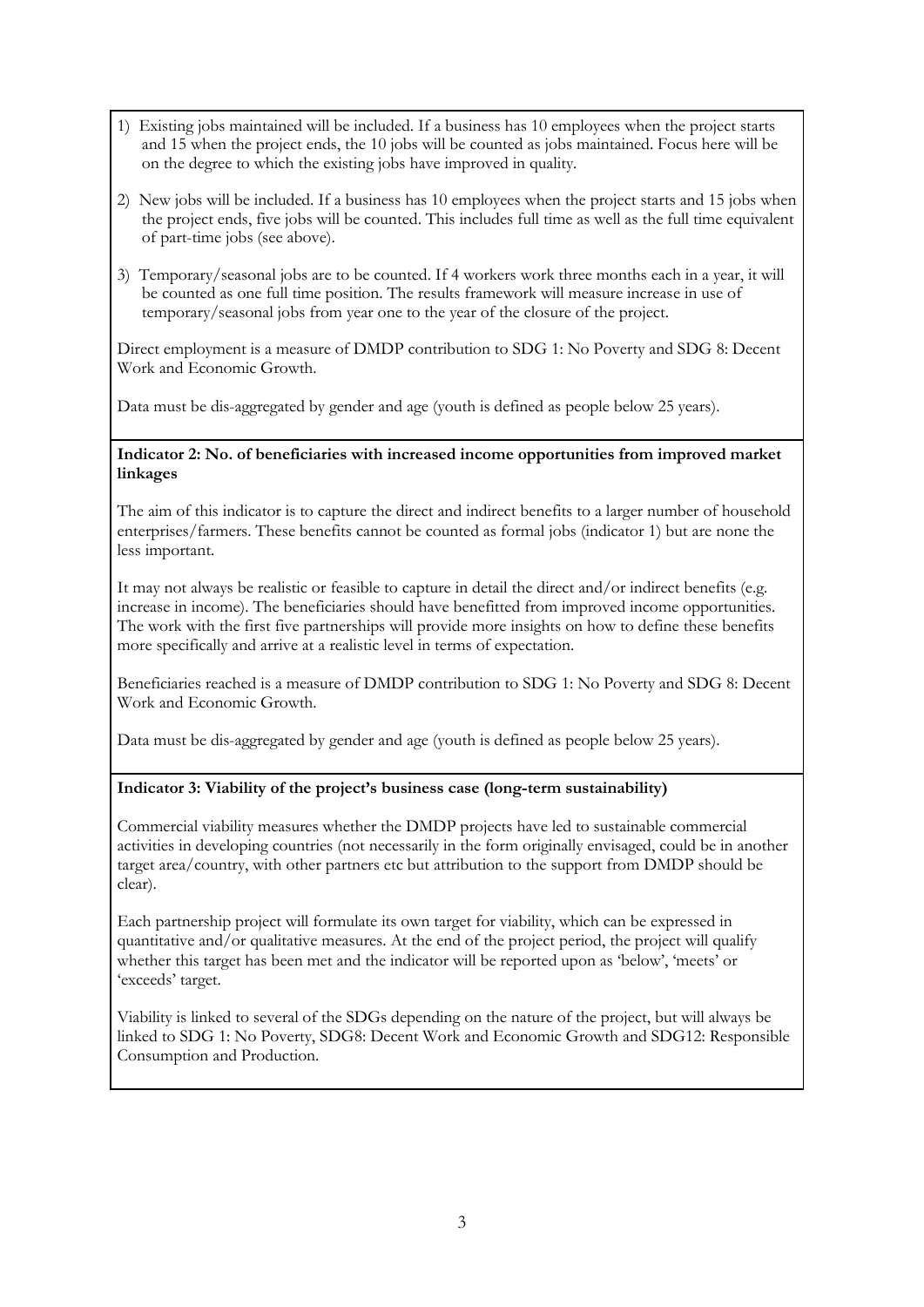## **Indicator 4: Awareness of responsible business conduct and capacity to work with RBC in the partnership**

RBC should be reported at an annual basis. Self-assessment on the fulfilment of the five steps is to be provided in annual reports and project completion reports. RBC takes point of departure in the activities of the partnership project - in practice it will depend on the nature of the activities and who is leading the activities.

The DMDP partnerships are expected to work with Responsible Business Conduct (RBC) as a minimum as defined in the below five steps, while extending RBC awareness to local partners:

| Step I: An initial screening must be carried out<br>using e.g. the Global Compact Self-Assessment<br>tool or similar.                                                                                                                  | No initial screening $-0$ points<br>Initial screening - 2 points                                                                |  |
|----------------------------------------------------------------------------------------------------------------------------------------------------------------------------------------------------------------------------------------|---------------------------------------------------------------------------------------------------------------------------------|--|
| (Max 2 points)                                                                                                                                                                                                                         |                                                                                                                                 |  |
| Step II: In case significant issues are identified,<br>further and more detailed assessments must be<br>carried out using tools which are benchmarking<br>against international standards and that are<br>internationally acknowledged | No detailed assessment $-0$ points<br>Detailed assessment - 2 points                                                            |  |
| (Max 2 points)                                                                                                                                                                                                                         |                                                                                                                                 |  |
| <b>Step III:</b> Formulate a brief Responsible Business<br>Conduct Action Plan to account for how negative<br>impacts will be addressed and monitored.                                                                                 | No RBC action plan $-0$ points<br>RBC Action Plan formulated - 2 points                                                         |  |
| (Max 2 points)                                                                                                                                                                                                                         |                                                                                                                                 |  |
| Step IV: Establish a system to ensure follow up<br>and continuous improvement, including<br>appointing a person from the key business partner<br>with overall responsibility                                                           | No management system $-0$ points<br>RBC responsible appointed $-2$ points<br>And management system in place - 4 points          |  |
| (Max 4 points)                                                                                                                                                                                                                         |                                                                                                                                 |  |
| Step V: Report on monitoring and follow-up of<br>the RBC Action Plan annually in the DMDP<br>Yearly Report.                                                                                                                            | Not included in reporting $-0$ points<br>Included in reporting $-2$ points<br>Yearly sustainability report published - 4 points |  |
| (Max 4 points)                                                                                                                                                                                                                         |                                                                                                                                 |  |
| $0-9$ points<br><b>Below</b><br>10 points<br>Meet (2 points in each category required)<br>11-16 points<br>Exceeds                                                                                                                      |                                                                                                                                 |  |
| Awareness of and capacity to work with RBD is a measure of DMDP contribution to SDG8: Decent<br>Work and Economic Growth and SDG12: Responsible Consumption and Production.                                                            |                                                                                                                                 |  |

#### **Indicator 5: Investment leverage (additional capital raised)**

Investment leverage is tracked to confirm the expected catalytic role after investment is realised.

The investment leverage is calculated as follows: (Total Budget - Danida contribution)/Danida contribution.